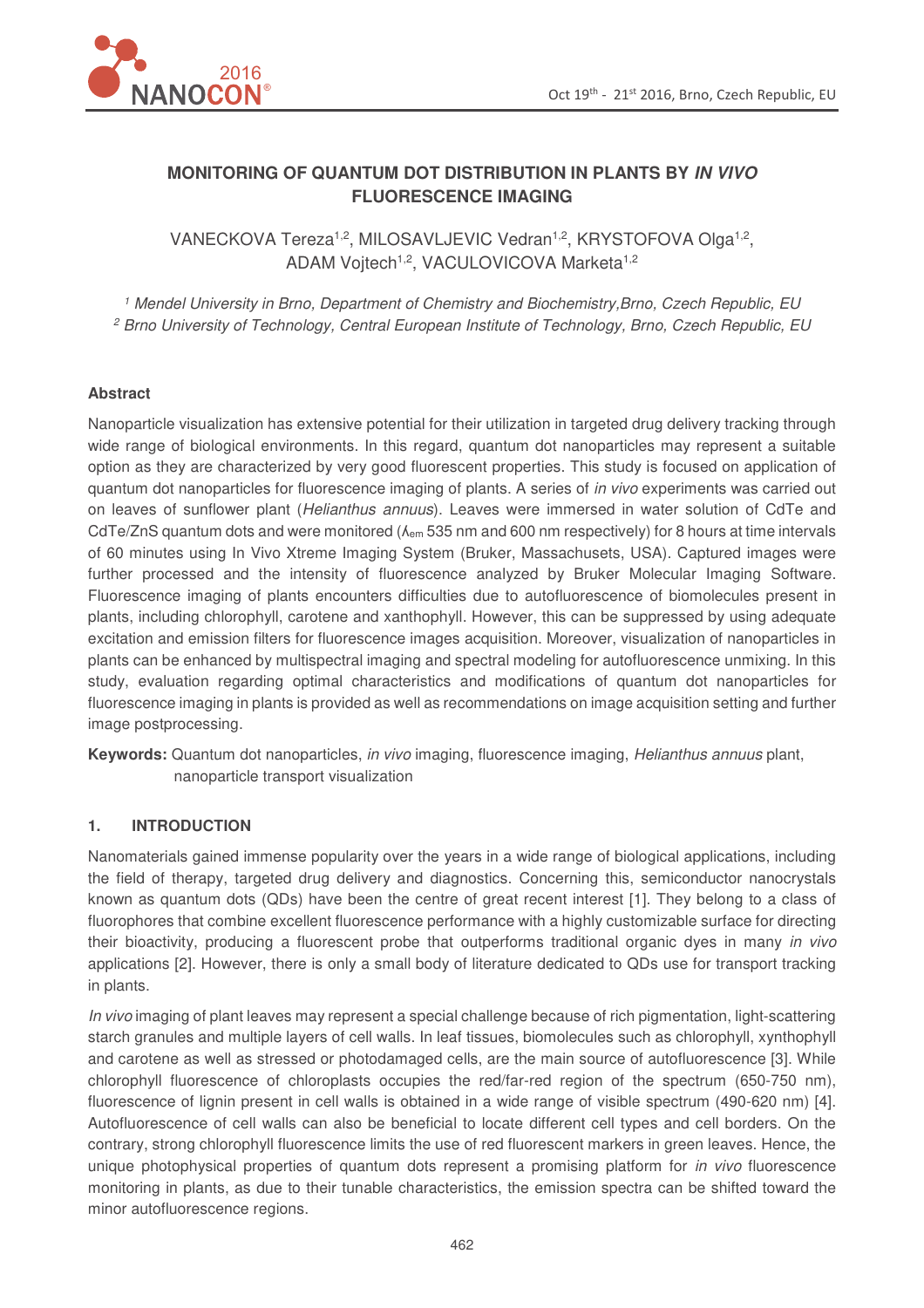

Several studies have been proposed regarding nanoparticles visualization and examination in plants, including upconversion nanoparticles in *Phalaenopsis* and *Arabidopsis* plants [5]; QDs nanoparticles for plant chromosomes visualization [6]; or their potential toxicity on ryegrass, onion and chrysanthemum plants [7]. However, the uptake of nanoparticles by plants and how they affect their biochemistry is not well investigated. Generally, the first stage of the experimental design is the plant soaking of the nanoparticles from the solution or soil, followed by root or stem cutting and examination whether the particles can be detected in different parts and lengths. For this purpose, confocal laser scanning microscopy is usually used. To our knowledge, *in vivo* fluorescence imaging had not been widely used for monitoring of nanoparticle uptake by plants. However, we assume that whole leaf fluorescence imaging of nanoparticle represent a great potential thanks to its noninvasiveness and possible long term experiment follow-up.

In this study, we report on the uptake of CdTe quantum dot nanoparticles by *Helianthus annuus* L. plant. *In vivo* imaging by fluorescence scanner had been used for this experiment. Whole-leaf fluorescence images taken at periodic intervals confirm the uptake of the QDs nanoparticles to the petiole and main venation.

# **2. MATERIALS & METHODS**

## **2.1. Quantum Dots**

CdTe QDs have been prepared according to published methods [8, 9]. Shortly, a solution of CdTe QDs was prepared by mixing of cadmium acetate dihydrate (53 mg in 76 mL of water) with mercaptosuccinic acid (MSA) (60 mg/mL) followed by addition of 1M NH3 (1.8 mL). Then, a solution of sodium tellurite (6 mg/mL) was added and sodium borohydride (40 mg) was poured into the stirred solution. Volume was adjusted with water to 100 mL. Vials were heated at 60 °C in microwave oven Multiwave 300 (Anton Paar, Graz, Austria) (300 W, 10 min) to obtain green QDs.

Spare solution of ZnS was prepared by mixing solutions of zinc acetate (22 mg), MSA (30 mg), 1 M NH3 (0.9 mL) and 2.5 mL Na2S (0.24 g/50 ml) [10]. Water was added to 50 mL.

Core shell CdTe/ZnS were obtained by mixing CdTe QDs with spare solution of ZnS in 1:1 ratio and heating in microwave oven at 60 °C.

CdTe-PVP QDs were obtained by adding 100 mg polyvinylpyrrolidone (PVP 40 kDa) to 50 mL of green CdTe QDs, shaking overnight and filtering of solution through a frit.

QDs were further characterized using fluorimeter Infinite M200 Microplate reader (Tecan, Switzerland) and dynamic light scattering (Zetasizer Nano ZS90, Malvern instruments, Malvern, UK).

In selected cases, quantum dots were precipitated by isopropanol (1:1 ratio) to remove the unreacted precursors of the synthesis following the procedure published in [11, 12].

## **2.2. Plant cultivation**

As an experimental plant, sunflower (*Helianthus annuus* L.) Kongo hybrid was used. The achenes were sterilized (20 minutes in 20 % SAVO solution) and planted in perlite substrate. Then the achenes were germinated for seven days at 22 °C with photoperiod day/night 16/8 hours. After that, the grown seedling plants were transplanted into the hydroponic container containing Murashige-Skoog medium including vitamins (Duchefa Biochemie, Netherlands) and grown for 6 weeks under standard conditions at 22 °C, day/night 16/8 photoperiod and humidity of 55 %.

## **2.3. In vivo Fluorescence imaging of qds distribution**

Monitoring of QDs distribution in sunflower leaf was performed using an In Vivo Xtreme Imaging System by Bruker (Massachusetts, USA). The parameters used for image acquisition were following: exposition time - 2 s, binning - 4x4 pixels, fStop - 1.1, field of view - 15x15 cm.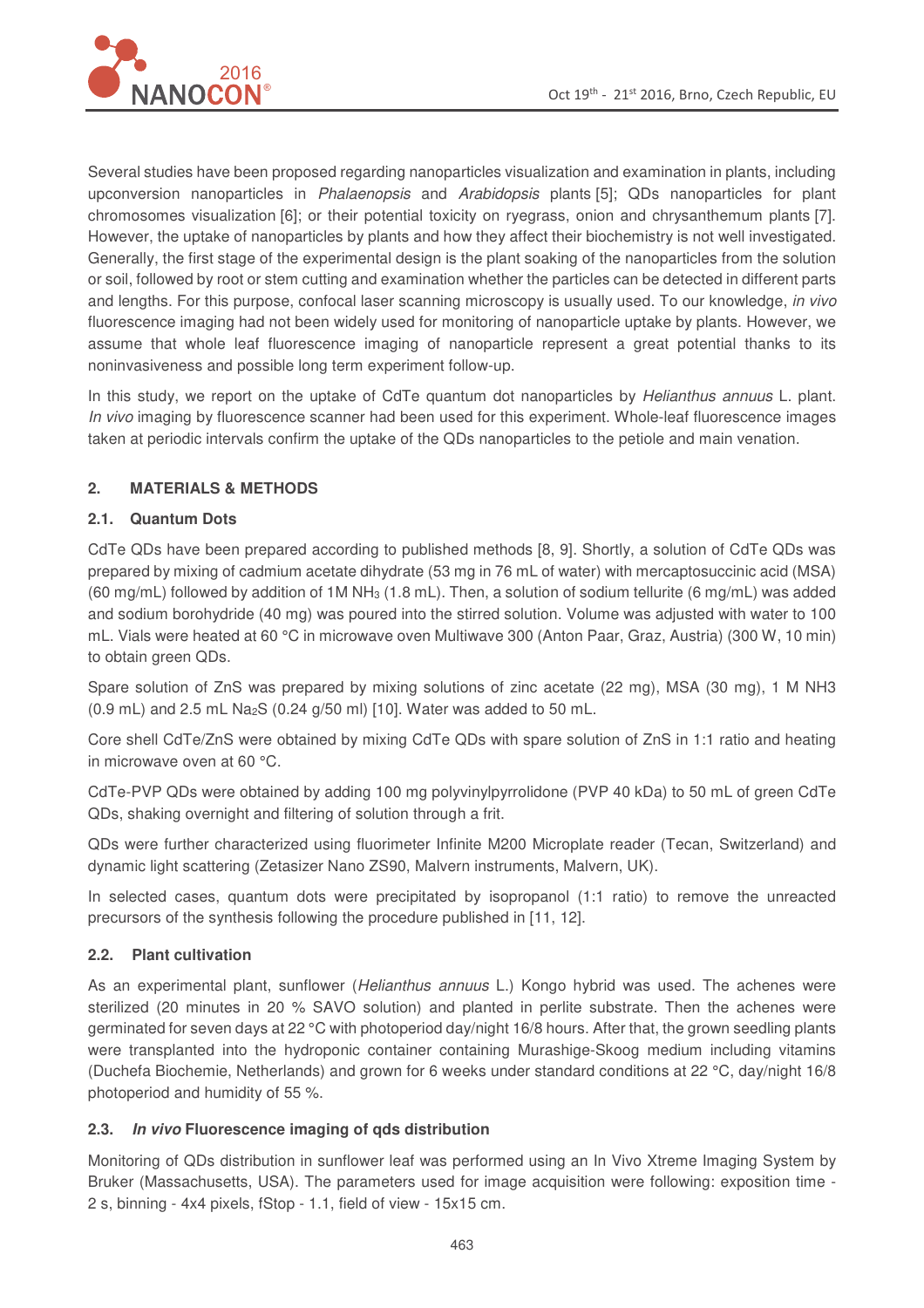

Monitoring of CdTe/ZnS quantum dots has been performed using excitation filter of 550 nm and emission filter 600 nm. Besides, CdTe-PVP QDs have been visualized by filters of wavelength  $\lambda_{ex}$  480 nm and  $\lambda_{em}$  535 nm.

For image postprocessing and analysis Bruker Molecular Imaging Software (Bruker, Massachusetts, USA) was used. This involved application of false color LUT to obtain pseudo-colored image for enhanced QDs visualization. Moreover, the image subtraction was used to register the QDs uptake over time. In Bruker Multispectral software (Bruker, Massachusetts, USA), the spectral modeling was performed in order to unmix QDs fluorescence and autofluorescence of the leaf.

#### **3. RESULTS & DISCUSSION**

In this study, the series of *in vivo* experiments has been done to evaluate the potential of CdTe-based quantum dots for monitoring of their distribution in sunflower plants.

Leaves of 7 weeks old sunflower plant were first cut. The petiole was immersed in a tube filled with quantum dot solution. The first image was captured at time 0 and subsequently, the distribution of QDs has been monitored at 60 minutes intervals for 8-hour period. Additional image was usually acquired after 24 hours from the start of the experiment.

When using crude CdTe QDs sample solution, a little uptake of the fluorophore through petiole and main venation was visible only for first 3 hours. After that, probably an obstruction in vascular bundle appeared and the soaking of QDs solution stopped.

Additionally, CdTe QDs solutions diluted 10 times with Milli-Q water have been examined. As can be seen from the **Figure 1**, the fluorescence of CdTe-PVP QDs is clearly visible after 2 hours from the beginning of the experiment and the QDs uptake to the main venation is increasing in time. In this case, the false coloring 1000- 3000 counts was used. Moreover, the fluorescence image captured after 24 hours shows the QDs uptake also to the side venation of the leaf.



Figure 1 CdTe-PVP QDs (A<sub>ex</sub> 480 nm, A<sub>em</sub> 535 nm). Whole-leaf fluorescence images captured at time intervals as noted above pictures respectively

The images were further analyzed using Bruker Molecular Imaging Software. The fluorescence intensity was evaluated in three regions of the main venation (**Figure 2**, left). From the graph (**Figure 2**, right) we can confirm the QDs uptake by growing trend of the mean fluorescence intensity in regions *a* and *b*. In region *c*, the mean fluorescence intensity remains relatively consistent during first 8 hours, thus there is no evidence of QDs uptake to this region. However, QDs uptake can be confirmed from the fluorescence image captured after 24 hours, where the increased fluorescence intensity in region *c* is demonstrable.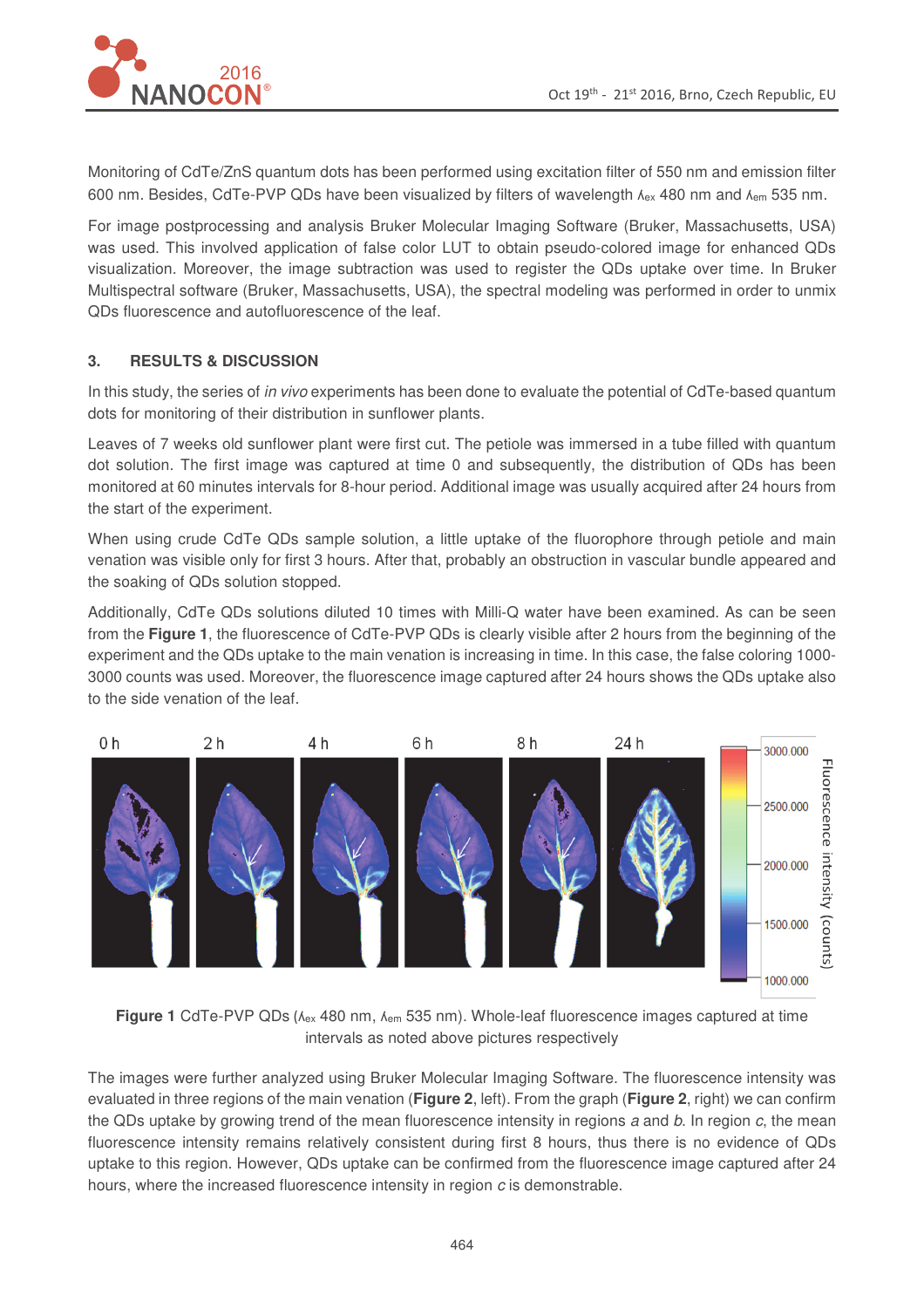



Figure 2 CdTe-PVP QDs ( $\lambda_{ex}$  480 nm,  $\lambda_{em}$  535 nm). Fluoresence intensity was analyzed in 3 leaf regions (*a*-*c*) of the main venation as illustrated in the picture (left). Graph (right) shows the mean fluorescence intensity in these regions as a time-dependent variable

Similarly, when using crude CdTe/ZnS QDs sample solution, the uptake was visible only for approximately 3 hours from the start of the experiment. Nevertheless, the Milli-Q water diluted CdTe/ZnS QDs solution provided better outcomes, as QDs accumulated in the main venation when examined after 24 hours from the start of the experiment (**Figure 3**, left).





Furthermore, precipitation of quantum dots by isopropanol has been done and Milli-Q water solution of precipitated QDs has been examined in this set of experiments. Nonetheless, this procedure has not led to any visible plant uptake.

## **4. CONCLUSION**

The fundamental aspect of this research was to evaluate the potential of CdTe-based QDs for monitoring of their distribution in plants by *in vivo* fluorescence imaging. For this purpose, core shell CdTe/ZnS and